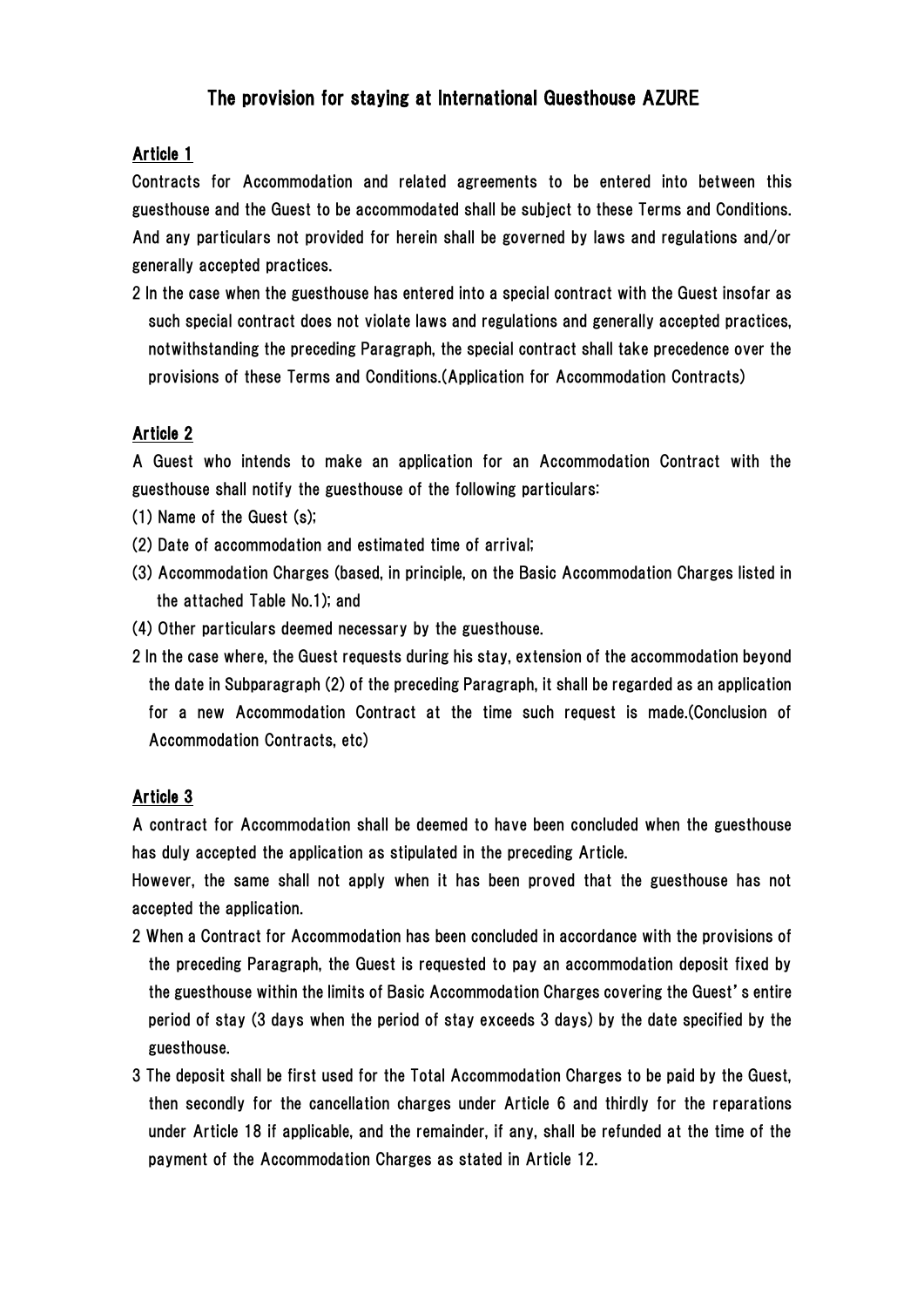4 When the Guest has failed to pay the deposit by the date as stipulated in Paragraph2 the guesthouse shall treat the Accommodation Contract as invalid. However, the same shall apply only in the case when the Guest is thus informed by the guesthouse when the period of payment of the deposit is specified. (Special Contracts Requiring No Accommodation Deposit)

## Article 4

Notwithstanding the provisions of Paragraph 2 of the preceding Article, the guesthouse may enter into a special contract requiring no accommodation deposit after the Contract has been concluded as stipulated in the same Paragraph.

2 In the case when the guesthouse has not requested the payment of the deposit as stipulated in Paragraph2 of the preceding Article and/or has not specified the date of the payment of the deposit at the time the application for an Accommodation Contract has been accepted, it shall be construed as that the guesthouse has accepted a special contract prescribed in the preceding Paragraph. (Refusal of Accommodation Contracts)

### Article 5

The guesthouse may not accept the conclusion of an Accommodation Contract under any of the following cases:

- (1) When the application for accommodation does not conform with the provisions of these Terms and Conditions;
- (2) When the guesthouse is fully booked and no room is available;
- (3) When the Guest seeking accommodation is deemed liable to conduct himself in a manner that will contravene the laws or act against the public order or good morals in regard to his accommodation;
- (4) When the Guest seeking accommodation can be clearly detected as carrying an infectious disease;
- (5) When the guesthouse is requested to assume an unreasonable burden in regard to his accommodation;
- (6) When the guesthouse is unable to provide accommodation due to natural calamities, dysfunctions of the facilities and or other unavoidable causes; or
- (7) When the provisions of Article (No.16) of Chiba Prefecture Ordinance are applicable.(Right to Cancel Accommodation Contracts by the Guest)

#### Article 6

The Guest is entitled to cancel the Accommodation Contract by so notifying the guesthouse.

- 2 In the case when the Guest has cancelled the Accommodation contract in whole or in part due to causes for which the Guest is liable (except in the case when the guesthouse has requested the payment of the deposit during the specified period as prescribed in Paragraph 2 of Article
- 3 and the Guest has cancelled before the payment),the Guest shall pay cancellation charges as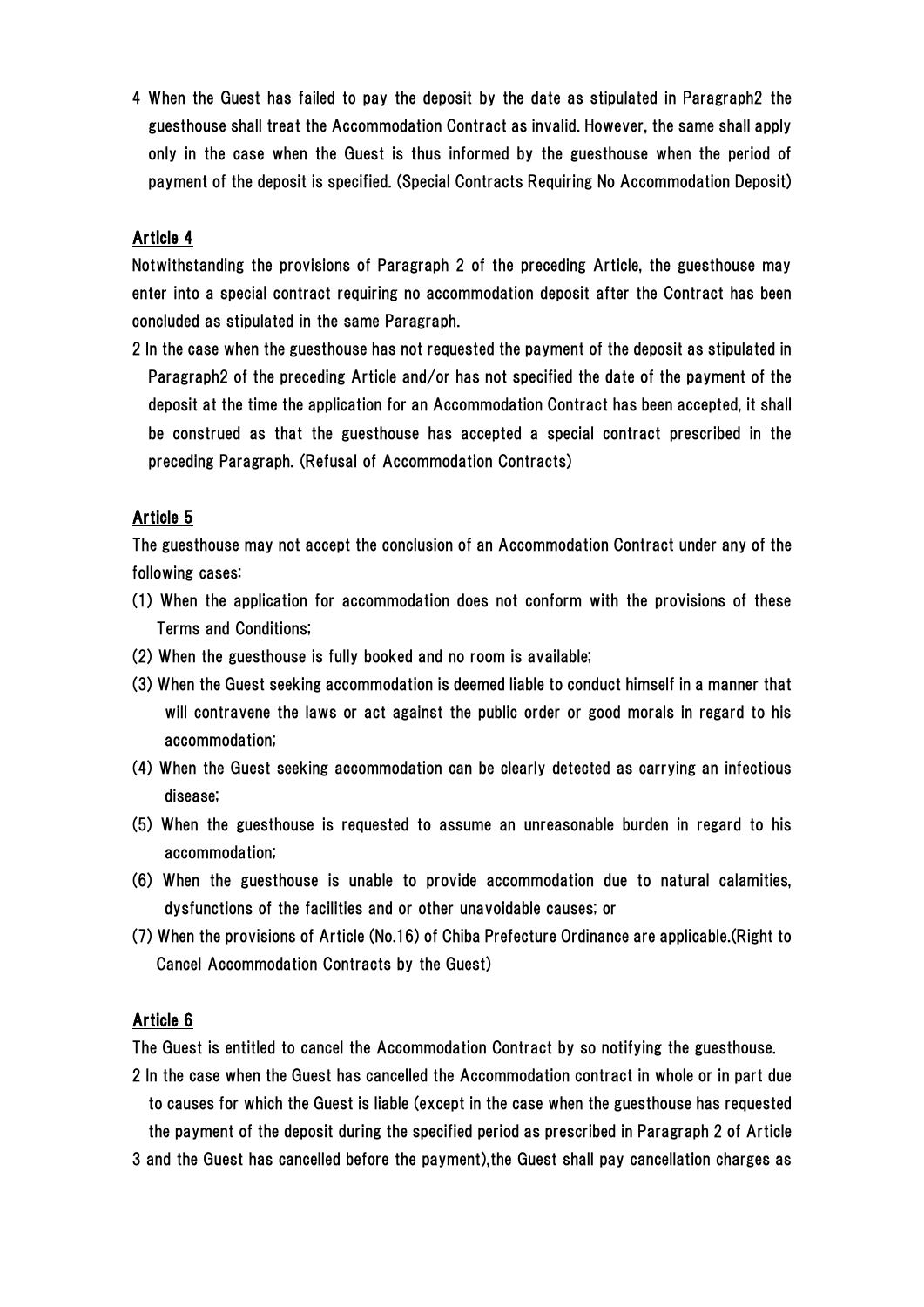listed in the attached Table No.2.However,in the case when a special contract as prescribed in Paragraph I of Article 4 has been concluded, the same shall apply only when the Guest is informed of the obligation of the payment of the cancellation charges in case of cancellation by the Guest.

4 In the case when the Guest does not appear by 11 p.m. of the accommodation date (hours after the expected time of arrival if the guesthouse is notified of it)without an advance notice, the guesthouse may regard the Accommodation Contract as being cancelled by the Guest. (Right to Cancel Accommodation Contracts by the guesthouse)

### Article 7

The guesthouse may cancel the Accommodation Contract under any of the following cases:

- (1) When the Guest is deemed liable to conduct and/or have conducted himself in a manner that will contravene the laws or act against the public order or good, morals in regard to his accommodation;
- (2) When the Guest can be clearly detected as carrying an infectious disease;
- (3) When the guesthouse is requested to assume an unreasonable burden in regard to his accommodation;
- (4) When the guesthouse is unable to provide accommodation due to natural calamities and/or other causes of force majors;
- (5) When the provisions of Article (No.16) of Chiba Prefecture Ordinance are applicable.
- (6) When the Guest does not observe prohibited actions such as smoking in the Bldg, mischief to the firefighting facilities and other prohibitions of the Use Regulations stipulated by the guesthouse (restricted to particulars deemed necessary in order to avoid the causing of fires)
- 2 In the case when the guesthouse has cancelled the Accommodation Contract in accordance with the preceding Paragraph, the guesthouse shall not be entitled to charge the Guest for any of the services in the future during the contractual period which he has not received.(Registration)

### Article 8

The Guest shall register the following particulars at the front desk of the guesthouse on the day of accommodation:

- (1) Name, dates of birth, sex, address and occupation of the Guest (s);
- (2) For non Japanese: nationality, passport number, port and date of entry in Japan;
- (3) Date and estimated time of departure
- (4) Other particulars deemed necessary by the guesthouse.
- 2 In the case when the Guest intends to pay his Accommodation Charges prescribed in Article 12 by any means other than Japanese currency Yen, US \$ and Euro currency, shall be shown in advance at the time of the registration prescribed in the preceding Paragraph.(Occupancy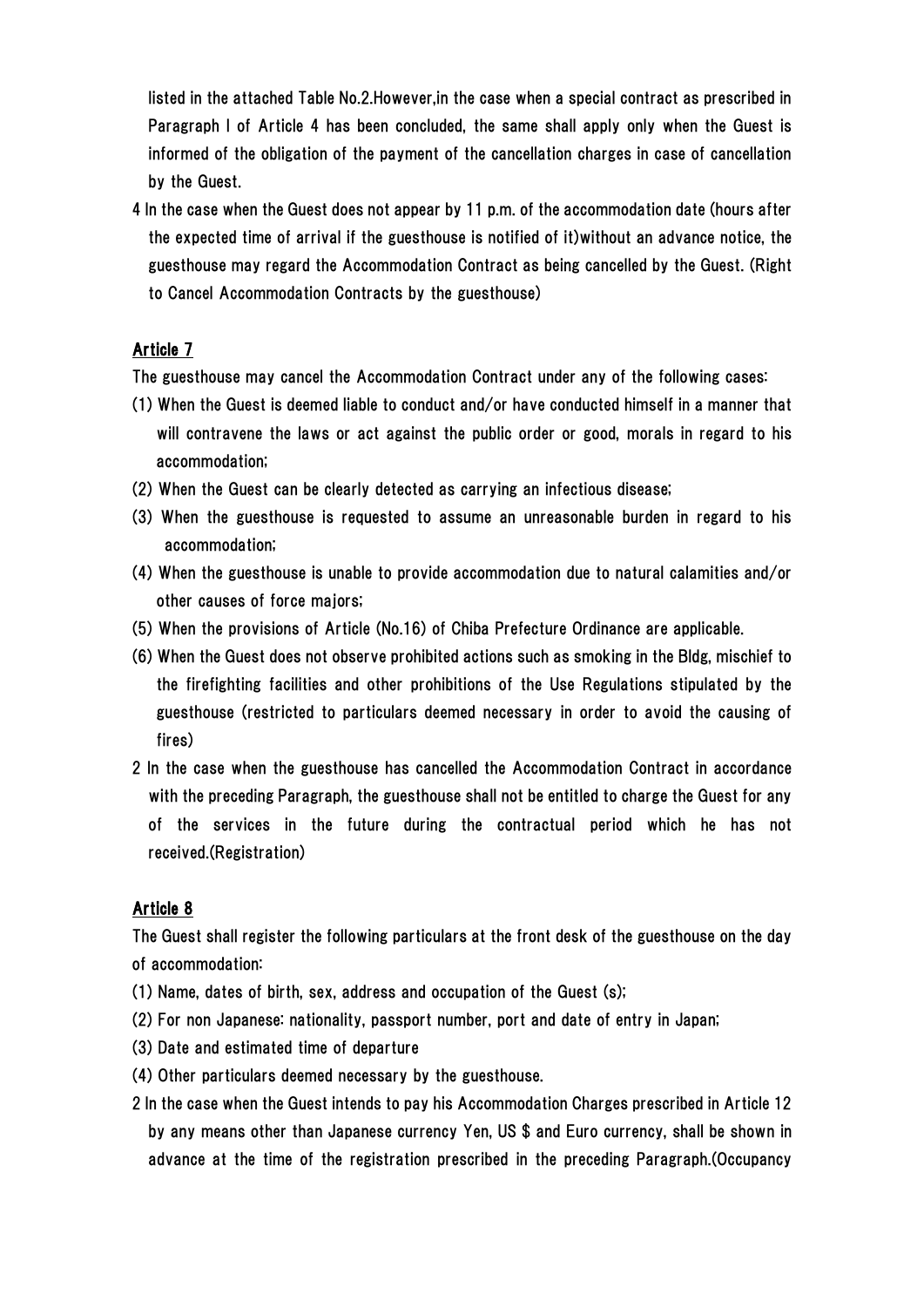Hours of Guest Rooms)

### Article 9

The Guest is entitled to occupy the contracted guest room of the guesthouse from 3p.m.to 10a.m.the next morning. However, in the case when the Guest is accommodated continuously, the Guest may occupy it all day long, except for the days of arrival and departure.

2 The guesthouse may not withstand the provisions prescribed in the preceding Paragraph permit the Guest to occupy the bed beyond the time prescribed in the same Paragraph. In this case, extra charges shall be paid as follows:

## Article 10

The Guest shall observe the Use Regulations established by the guesthouse, which are posted within the premises of the guesthouse.(Business Hours)

## Article 11

The business hours of the main facilities, etc. of the guesthouse is as follows, and those of other facilities, etc. shall be notified in detail by brochures as provided, notices displayed in each place, service directories in guest rooms and others.

(1) Service hours of front desk.

- A. Door Closed at 12:00 am
- B. Front service 7:00 am to 10:00 pm expect for 11:00 am to 3:00 pm
- Common room 7:00 am to 12:00 am
- (3) Service hours of auxiliary facilities.

2 The business hours specified in the preceding Paragraph are subject to temporary changes due to unavoidable causes of the guesthouse. In such a case, the Guest shall be informed by appropriate means. (Payment of Accommodation Charges)

### Article 12

The breakdown of the Accommodation Charges, etc.that the Guest shall pay is as listed in the attached Table No.1.

- 2 Accommodation Charges, etc. as stated in the preceding Paragraph shall be paid with Japanese currency or credit cards recognized by the guesthouse at the front desk at the time of the departure of the Guest or upon request by the guesthouse.
- 3 Accommodation Charges shall be paid even if the Guest voluntarily does not utilize the accommodation facilities which have been provided for him by the guesthouse and are at his disposal.(Liabilities of the guesthouse)

### Article 13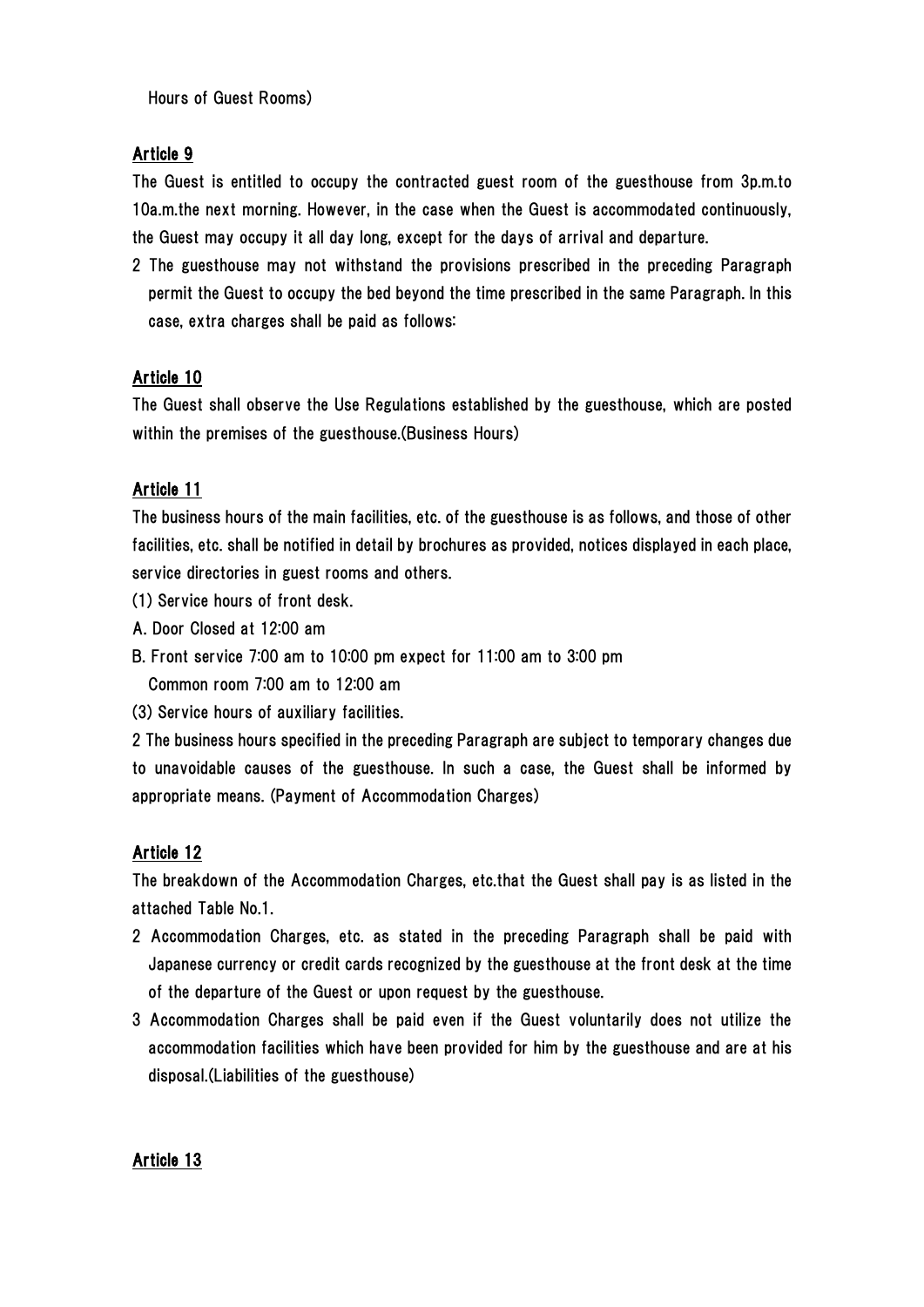The guesthouse shall compensate the Guest for the damage if the guesthouse has caused such damage to the Guest in the fulfillment or the no fulfillment of the Accommodation Contract and/or related agreements. However, the same shall not apply in cases when such damage has been caused due to reasons for which the guesthouse is not liable.

2 Even though the guesthouse has received the Certification at Excellence of Fire Prevention Standard issued by the fire station, furthermore, the guesthouse is covered by the guesthouse Liability. Insurance for dealing with unexpected fire and/or other disasters. (Handling When Unable to Provide Contracted Rooms)

### Article 14

The guesthouse shall, when unable to provide contracted rooms arrange accommodation of the same standard else where for the Guest insofar as practicable with the consent of the Guest.

2 When arrangement of other accommodation can not be made notwithstanding the provisions of the preceding Paragraph, the guesthouse pays the Guest a compensation fee equivalent to the cancellation charges and the compensation fee shall be applied to the reparations. However, when the guesthouse cannot provide accommodation due to the causes for which the guesthouse is not liable. The guesthouse shall not compensate the Guest.(Handling of Deposited Articles)

### Article 15

The guesthouse shall compensate the Guest for the damage when loss, breakage or other damage is caused to the goods, cash or valuables deposited at the front desk by the Guest, except in the case when this has occurred due to causes of force major. However, for cash and valuables, when the guesthouse has requested the Guest to report its kind and value but the Guest has failed to do so, the guesthouse shall compensate the Guest within the limit of 5000 yen.

2 The guesthouse shall compensate the Guest for the damage when loss, breakage or other damage is caused, through intention or negligence on the part of the guesthouse, to the goods, cash or valuables which are brought into the premises of the guesthouse by the Guest but are not deposited at the front desk. However, for articles of which the kind and value have not been reported in advance by the Guest, except in case of the damage caused through intention or gross negligence on the part of the guesthouse, the guesthouse shall compensate the Guest within the limit of 5000 yen.(Custody of Baggage and/or Belongings of the Guest)

## Article 16

When the baggage of the Guest is brought into the guesthouse before his arrival, the guesthouse shall be liable to keep it only in the case when such a request has been accepted by the guesthouse.

The baggage shall be handed over to the Guest at the front desk at the time of his check-in.